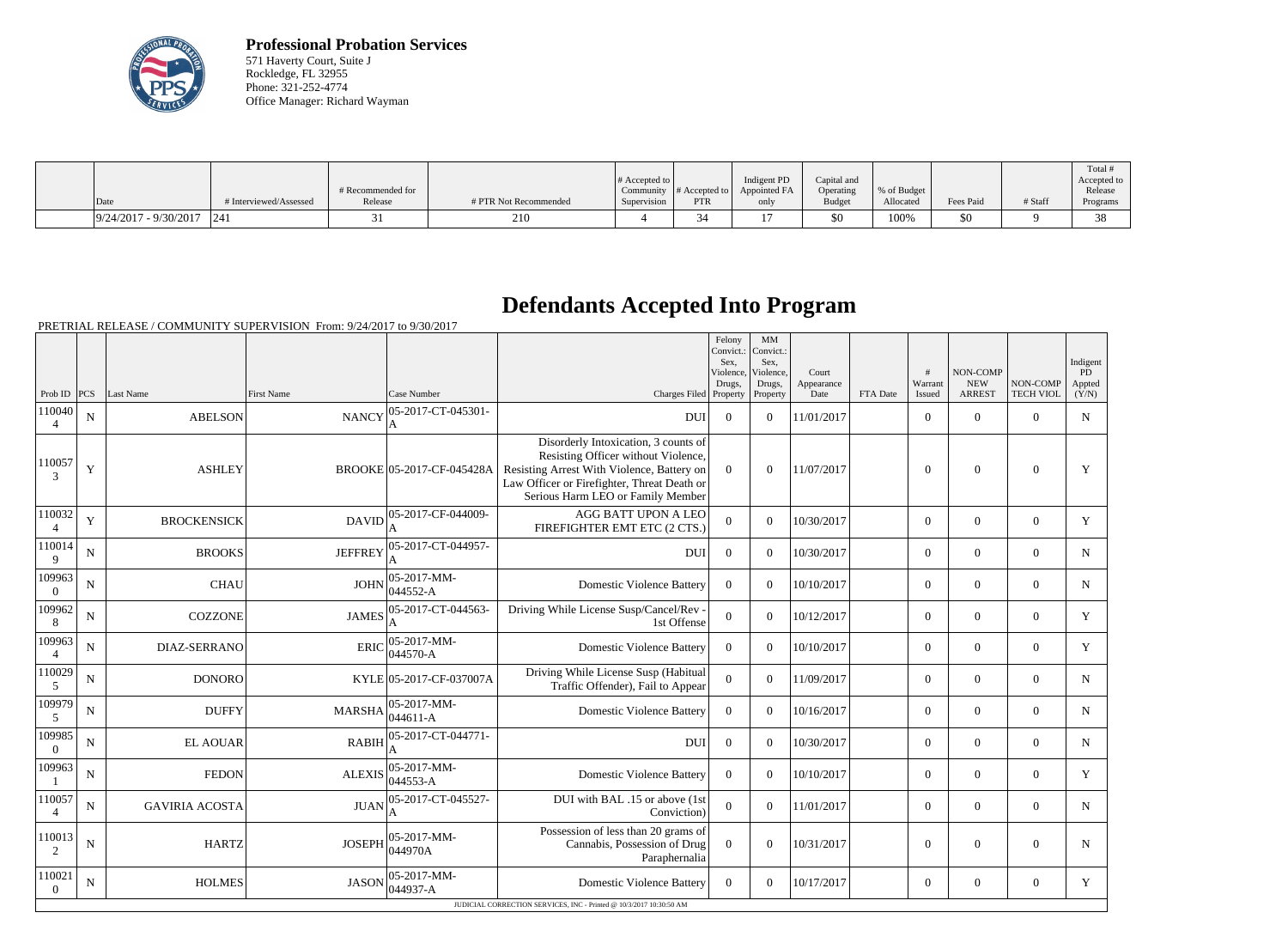## **Defendants Accepted Into Program**

PRETRIAL RELEASE / COMMUNITY SUPERVISION From: 9/24/2017 to 9/30/2017

|                           |             |                               |                   |                                          |                                                                                                         | Felony<br>Convict.:<br>Sex. | MM<br>Convict.:<br>Sex,    |                     |          |                          |                           |                              | Indigent      |
|---------------------------|-------------|-------------------------------|-------------------|------------------------------------------|---------------------------------------------------------------------------------------------------------|-----------------------------|----------------------------|---------------------|----------|--------------------------|---------------------------|------------------------------|---------------|
|                           |             |                               |                   |                                          |                                                                                                         | Violence,<br>Drugs,         | Violence,<br>Drugs,        | Court<br>Appearance |          | #<br>Warrant             | NON-COMP<br><b>NEW</b>    | NON-COMP                     | PD.<br>Appted |
| Prob ID $ PCS $<br>110021 | ${\bf N}$   | Last Name<br><b>HOLZINGER</b> | <b>First Name</b> | Case Number<br>PAMELA 05-2017-CF-044921A | Charges Filed Property<br>Possession Amphetamines, Possession of                                        | $\overline{0}$              | Property<br>$\overline{0}$ | Date<br>11/07/2017  | FTA Date | Issued<br>$\overline{0}$ | <b>ARREST</b><br>$\theta$ | <b>TECH VIOL</b><br>$\Omega$ | (Y/N)<br>Y    |
| 2<br>109963               |             |                               | <b>ANTOINETTE</b> | 05-2017-MM-                              | Drug Paraphernalia<br><b>Domestic Violence Battery</b>                                                  |                             |                            |                     |          |                          |                           |                              |               |
| 3<br>110040               | ${\bf N}$   | <b>JOHNSON</b>                |                   | 044578-A                                 |                                                                                                         | $\Omega$                    | $\theta$                   | 10/10/2017          |          | $\overline{0}$           | $\overline{0}$            | $\Omega$                     | Y             |
| 6                         | ${\bf N}$   | <b>KARGE</b>                  |                   | SEAN 05-2017-CT-045322A                  | No Valid Driver's License, No Vehicle<br>Registration                                                   | $\theta$                    | $\theta$                   | 11/01/2017          |          | $\overline{0}$           | $\Omega$                  | $\theta$                     | N             |
| 109963<br>$\mathfrak{D}$  | ${\bf N}$   | <b>LAWRENCE</b>               | <b>CECIL</b>      | 05-2017-MM-<br>044568-A                  | Possession of less than 20 grams of<br>Cannabis                                                         | $\Omega$                    | $\theta$                   | 10/10/2017          |          | $\overline{0}$           | $\overline{0}$            | $\Omega$                     | N             |
| 110056<br>3               | ${\bf N}$   | <b>LEE-BURSEY</b>             | <b>BRYCE</b>      | 05-2017-CT-045439-                       | <b>DUI</b>                                                                                              | $\theta$                    | $\theta$                   | 11/01/2017          |          | $\overline{0}$           | $\theta$                  | $\theta$                     | N             |
| 110058<br>3               | ${\bf N}$   | MAISANO                       | <b>MICHAEL</b>    | 05-2017-CT-045525-                       | <b>DUI</b>                                                                                              | $\overline{0}$              | $\theta$                   | 11/01/2017          |          | $\overline{0}$           | $\overline{0}$            | $\Omega$                     | $\mathbf N$   |
| 109962<br>$\tau$          | ${\bf N}$   | MALDONADO                     | <b>JUAN</b>       | 05-2017-CT-044735-                       | <b>DUI</b>                                                                                              | $\overline{0}$              | $\theta$                   | 10/27/2017          |          | $\overline{0}$           | $\theta$                  | $\Omega$                     | N             |
| 110050<br>3               | ${\bf N}$   | <b>MALOUF</b>                 | <b>ROBERT</b>     | 05-2017-MM-<br>045293-A                  | <b>Domestic Violence Battery</b>                                                                        | $\Omega$                    | $\theta$                   | 10/23/2017          |          | $\overline{0}$           | $\overline{0}$            | $\Omega$                     | N             |
| 110010<br>3               | ${\bf N}$   | MANNING                       | <b>JENNIFER</b>   | 05-2017-MM-<br>044951-A                  | Petit Theft                                                                                             | $\theta$                    | $\theta$                   | 10/31/2017          |          | $\overline{0}$           | $\theta$                  | $\Omega$                     | N             |
| 109962<br>9               | ${\bf N}$   | <b>MATISKIE</b>               | <b>KATHY</b>      | 05-2017-MM-<br>044558-A                  | <b>Domestic Violence Battery</b>                                                                        | $\Omega$                    | $\theta$                   | 10/10/2017          |          | $\overline{0}$           | $\overline{0}$            | $\Omega$                     | $\mathbf N$   |
| 110048<br>4               | ${\bf N}$   | <b>MCGREGOR</b>               | <b>NICHOLAS</b>   | 05-2017-MM-<br>045304-A                  | <b>Domestic Violence Battery</b>                                                                        | $\overline{0}$              | $\theta$                   | 10/23/2017          |          | $\overline{0}$           | $\theta$                  | $\theta$                     | Y             |
| 110025<br>8               | ${\bf N}$   | <b>MELCHER</b>                | <b>DENNIS</b>     | 05-2017-CT-045233-                       | <b>DUI</b>                                                                                              | $\overline{0}$              | $\theta$                   | 11/01/2017          |          | $\overline{0}$           | $\overline{0}$            | $\Omega$                     | N             |
| 109984<br>$\Omega$        | $\mathbf Y$ | <b>MOORE</b>                  | <b>JERRY</b>      | 05-2017-CF-032226-                       | Resisting Officer without Violence                                                                      | $\theta$                    | $\theta$                   | 10/27/2017          |          | $\overline{0}$           | $\theta$                  | $\Omega$                     | Y             |
| 110049<br>9               | ${\bf N}$   | <b>PILLAR</b>                 | <b>LYNNELI</b>    | 05-2017-MM-<br>045296-A                  | <b>Domestic Violence Battery</b>                                                                        | $\Omega$                    | $\theta$                   | 10/23/2017          |          | $\overline{0}$           | $\overline{0}$            | $\Omega$                     | Y             |
| 110056<br>4               | ${\bf N}$   | <b>POLLOCK</b>                |                   | $RALPH$ $\Big _A^{05-2017}$ -CT-045440-  | <b>DUI</b>                                                                                              | $\overline{0}$              | $\boldsymbol{0}$           | 11/01/2017          |          | $\boldsymbol{0}$         | $\boldsymbol{0}$          | $\overline{0}$               | ${\bf N}$     |
| 110056<br>9               | ${\bf N}$   | REEB                          | <b>JENNIFER</b>   | 05-2017-CT-045441-                       | <b>DUI</b>                                                                                              | $\overline{0}$              | $\overline{0}$             | 11/01/2017          |          | $\boldsymbol{0}$         | $\boldsymbol{0}$          | $\overline{0}$               | N             |
| 109998<br>5               | ${\bf N}$   | <b>RIVERA</b>                 | <b>CARL</b>       | 05-2017-MM-<br>044773A                   | Possession of less than 20 grams of<br>Cannabis, Keep Veh Resorted to by Pers<br><b>Using Cont Subs</b> | $\overline{0}$              | $\overline{0}$             | 11/02/2017          |          | $\mathbf{0}$             | $\boldsymbol{0}$          | $\overline{0}$               | Y             |
| 109975<br>9               | ${\bf N}$   | <b>ROBINSON</b>               | <b>SARA</b>       | 05-2017-MM-<br>044612A                   | Making False 911 Call, Resisting Officer<br>without Violence                                            | $\theta$                    | $\overline{0}$             | 10/16/2017          |          | $\boldsymbol{0}$         | $\overline{0}$            | $\overline{0}$               | Y             |
| 110035<br>6               | ${\bf N}$   | SCOTT                         | <b>MAURICE</b>    | 05-2017-MM-<br>045110-A                  | <b>Domestic Violence Battery</b>                                                                        | $\overline{0}$              | $\overline{0}$             | 10/17/2017          |          | $\overline{0}$           | $\overline{0}$            | $\overline{0}$               | Y             |
| 109975                    | ${\bf N}$   | SMITH                         | <b>ARTHUR</b>     | 05-2017-CT-044752-                       | Driving While License Susp/Cancel/Rev -<br>1st Offense                                                  | $\overline{0}$              | $\overline{0}$             | 10/30/2017          |          | $\boldsymbol{0}$         | $\boldsymbol{0}$          | $\overline{0}$               | $\mathbf N$   |
| 110057<br>5               | $\mathbf Y$ | SMITH                         |                   | DEBRA 05-2017-CF-045431A                 | <b>Aggravated Assault Domestic Violence</b><br><b>Domestic Violence Battery</b>                         | $\overline{0}$              | $\overline{0}$             | 11/07/2017          |          | $\boldsymbol{0}$         | $\overline{0}$            | $\overline{0}$               | Y             |
| 109963<br>5               | ${\bf N}$   | <b>VANREENEN</b>              | <b>PATRICIA</b>   | 05-2017-MM-<br>044581-A                  | <b>Domestic Violence Battery</b>                                                                        | $\overline{0}$              | $\boldsymbol{0}$           | 10/10/2017          |          | $\boldsymbol{0}$         | $\overline{0}$            | $\boldsymbol{0}$             | Y             |
|                           |             |                               |                   |                                          | JUDICIAL CORRECTION SERVICES, INC - Printed @ 10/3/2017 10:30:50 AM                                     |                             |                            |                     |          |                          |                           |                              |               |